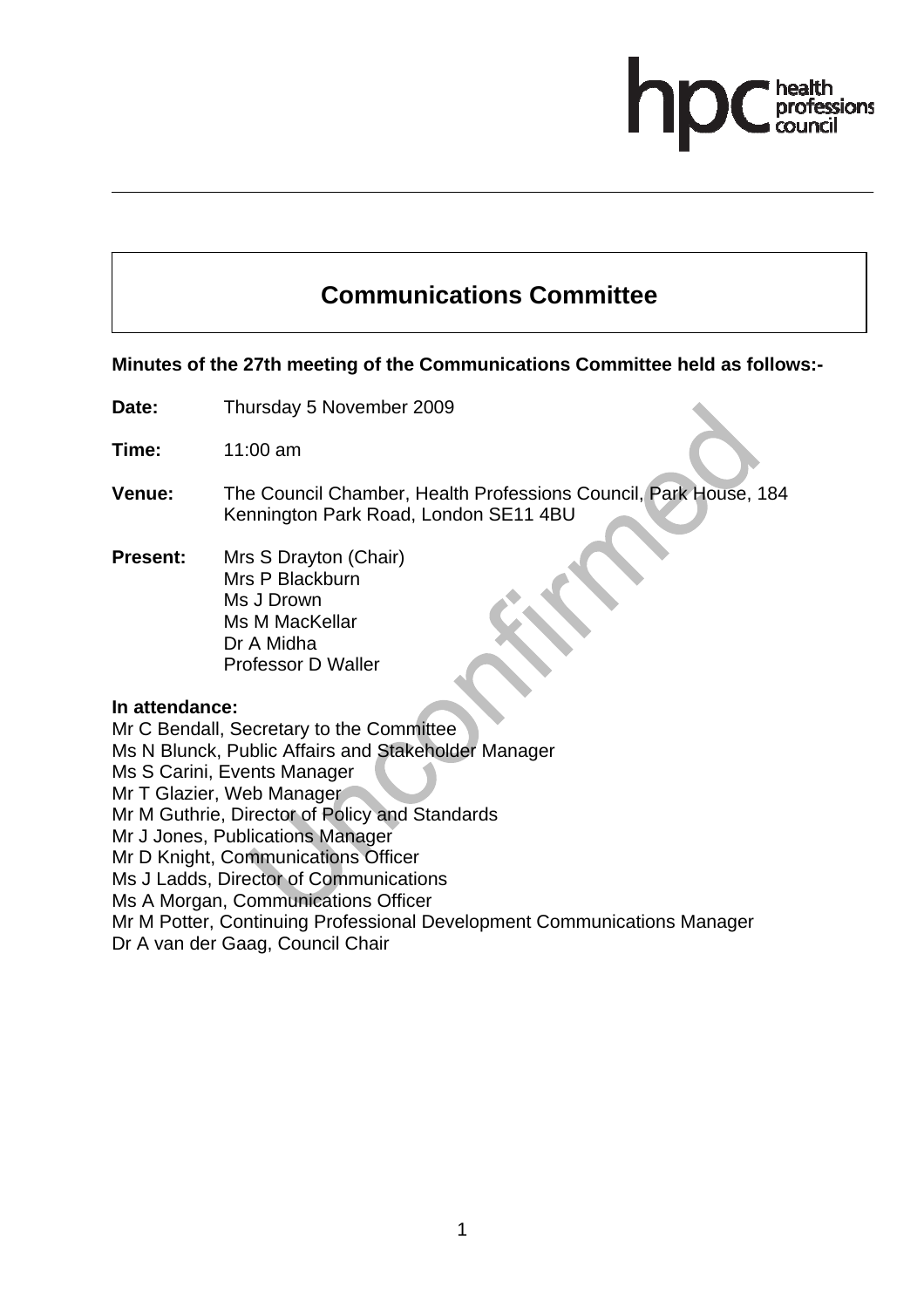# **Item 1.09/30 Nomination of Committee chair**

1.1 The Committee was asked to nominate a Chair. Ms MacKellar proposed Mrs Drayton as Chair and this was seconded by Professor Waller. There were no other nominations. The Committee nominated Mrs Drayton as Chair.

### **Item 2.09/31 Apologies for absence**

2.1 Apologies for absence were received from the Chief Executive and Registrar. The Committee noted that Mr Midha would be unable to attend for the strategy workshop to be held after the Committee meeting.

## **Item 3.09/32 Approval of agenda**

3.1 The Committee approved the agenda.

## **Item 4.09/33 Declarations of members' interests**

4.1 Members had no interests to declare in connection with the items on the agenda.

## **Item 5.09/34 Minutes of the Communications Committee meeting held on 7 May 2009 (report ref: CC 23/09)**

5.1 It was agreed that the minutes of the 26th meeting of the Communications Committee should be confirmed as a true record and signed by the Chair.

# **Item 6.09/35 Matters arising (report ref: CC 24/09)**

- 6.1 The Committee received a paper to note from the Executive, summarising actions which had been agreed at the last meeting.
- 6.2 The Committee noted the actions list as agreed at the last meeting.
- 6.3 The Committee noted that a report on the Older People Campaign would be made to the next meeting of the Committee on 18 February 2010. That report would incorporate information from the National Care Forum event which would be held on 9-10 November 2009.

# **Action: EG (by 18 February 2010)**

6.4 In connection with paragraph 9.2 of the minutes of the previous meeting, the Committee noted that the number of participants in listening events had substantially increased, with all places being booked quickly.

| Date       | Ver.             | Dept/Cmte | Doc.<br>Tvpe | Title                                                                        | <b>Status</b>     | Int. Aud.                 |
|------------|------------------|-----------|--------------|------------------------------------------------------------------------------|-------------------|---------------------------|
| 2009-11-05 | $\triangleright$ | COM       | <b>MIN</b>   | <b>Minutes Communications</b><br>Committee 5 November<br>2009 public meeting | Draft<br>DD: None | <b>Public</b><br>RD: None |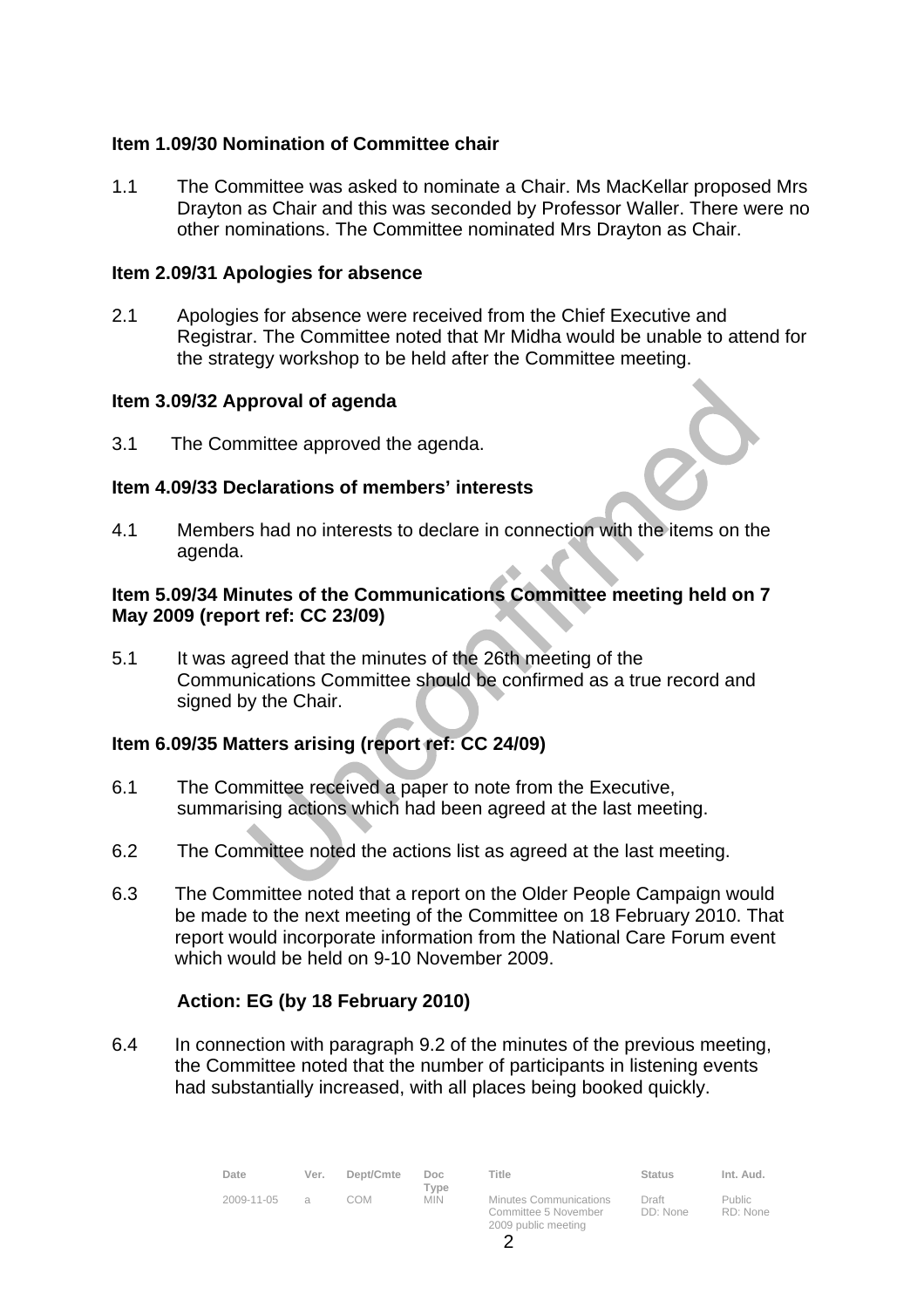# **Item 7.09/36 Director of Communications report**

- 7.1 The Committee received a verbal report from the Director of Communications, outlining activity over recent months. The Director of Communications explained that, because the Committee would receive very full update reports from each of the managers in the Department, she would not give an update of activities as this would be covered comprehensively in each of the reports.
- 7.2 The Director of Communications and the Committee thanked the Communications Department for their hard work in recent months.

## **Item 8.09/37 Extending professional and occupational regulation (report ref: CC 25/09)**

- 8.1 The Committee received a paper for discussion/approval from the Executive.
- 8.2 The Committee noted that, on 10 September 2009, the Council had discussed a report on extending professional and occupational regulation and alternative models for the future regulation of professions. The Council had agreed that the relevant committees should consider the specific issues pertinent to their remit detailed in the report, to feed into the Council's further discussion of the report at its strategy meeting on 11 February 2010.
- 8.3 Following discussion, the Committee agreed to feed back the following points to the Council:

statutory regulation could be seen by some as giving an equivalent clinical legitimacy or perceived evidence base to that of groups which were already regulated. However, HPC's primary concern should be whether extending statutory regulation would increase public protection. The Committee felt that the impact of statutory regulation on perceptions of a group should be debated by the Council and then discussed at external events;

• there was potential for tension between the HPC's new professions process and an eventual decision by government on which professions should be regulated. The Committee recommended that the Council should consider the implications of the government's greater emphasis on public protection.

# **Action: CB (by 11 February 2010)**

| Date       | Ver.          | Dept/Cmte | Doc.<br>Type | Title                                                                        | Status            | Int. Aud.                 |
|------------|---------------|-----------|--------------|------------------------------------------------------------------------------|-------------------|---------------------------|
| 2009-11-05 | $\mathcal{A}$ | COM       | <b>MIN</b>   | <b>Minutes Communications</b><br>Committee 5 November<br>2009 public meeting | Draft<br>DD: None | <b>Public</b><br>RD: None |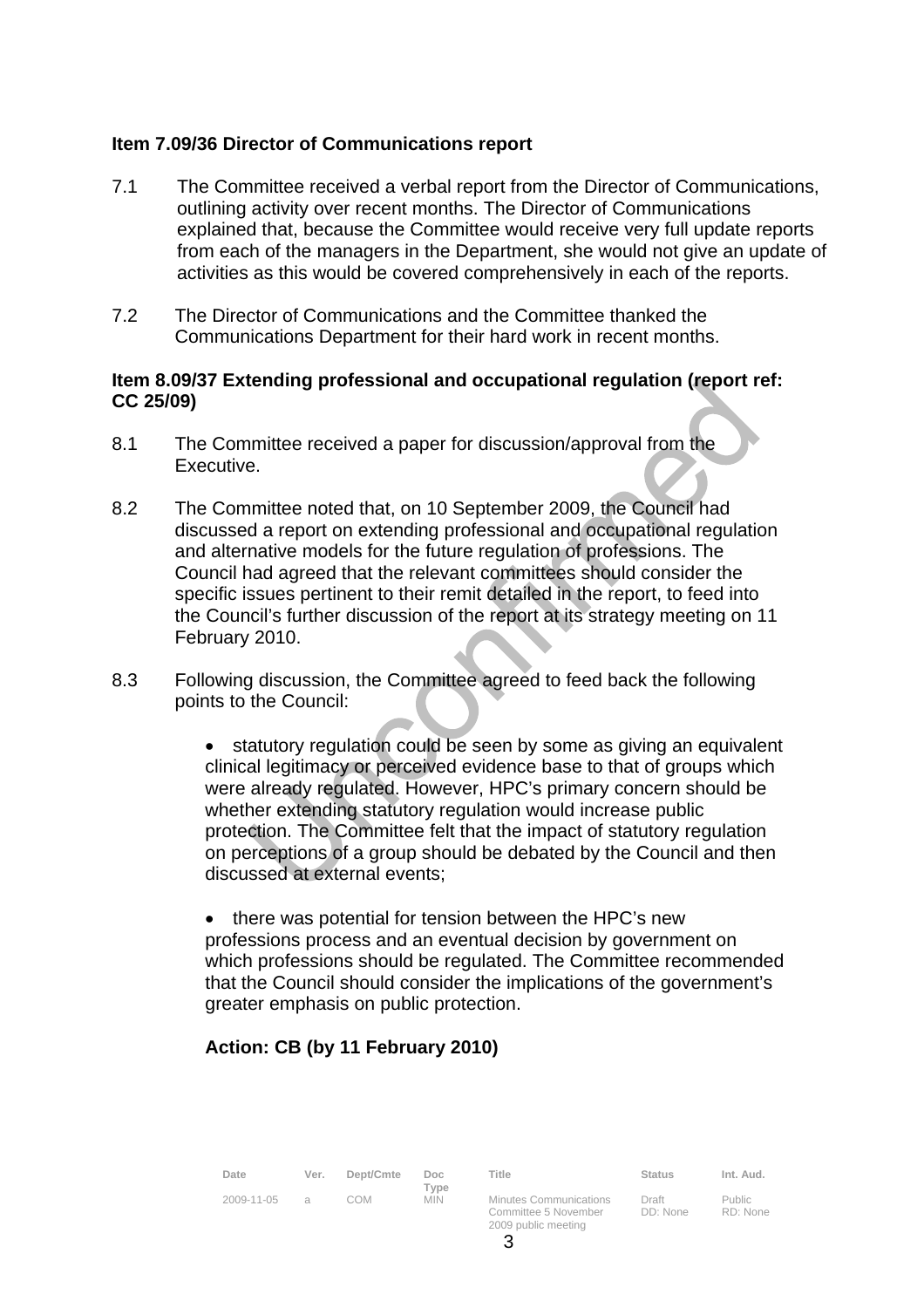# **Item 9.09/38 Introduction to the Communications strategy and departmental workplan (report ref: CC 26/09)**

- 9.1 The Committee received a paper to note from the Executive. The paper included the Communications strategy 2007-2011 and the Communications Department annual workplan for 2009-10.
- 9.2 The Committee noted that the Department was subject to a range of monitoring and evaluation processes, such as monitoring by the Committee; audit by PKF (UK) LLP; evaluation forms completed after events; market research; and weekly and monthly updates by the Executive.
- 9.3 The Committee noted that the Communications strategy and annual workplan had been considered and approved by the Committee in January 2009. The Committee noted that it would have an opportunity to discuss the Communications strategy and workplan in its strategy workshop that afternoon. The Committee felt that it could be more effective by reviewing progress against the strategy and workplan at each meeting.
- 9.4 The Committee noted the paper.

# **Item 10.09/39 Events update (report ref: CC 27/09)**

- 10.1 The Committee received a paper to note from the Executive. The paper summarised events attended by HPC since May 2009 and forthcoming events.
- 10.2 The Committee noted that an information event for registrants on the Isle of Man had been held on 1 October 2009, with a similar format to listening events.
- 10.3 The Committee noted that HPC would continue to be represented at exhibitions and conferences, in order to promote current messages, new publications and provide the opportunity to meet registrant and lay stakeholders.
- 10.4 The Committee noted the paper.

# **Item 11.09/40 Media and campaigns update (report ref: CC 28/09)**

- 11.1 The Committee received a paper to note from the Executive. The paper summarised media and campaigns activity since May 2009.
- 11.2 The Committee noted that HPC had commissioned research to inform the work undertaken with referrers. The first phase of the research would

| Date       | Ver.          | Dept/Cmte | Doc.<br>Tvpe | Title                                                                 | Status            | Int. Aud.          |
|------------|---------------|-----------|--------------|-----------------------------------------------------------------------|-------------------|--------------------|
| 2009-11-05 | $\mathcal{A}$ | COM       | <b>MIN</b>   | Minutes Communications<br>Committee 5 November<br>2009 public meeting | Draft<br>DD: None | Public<br>RD: None |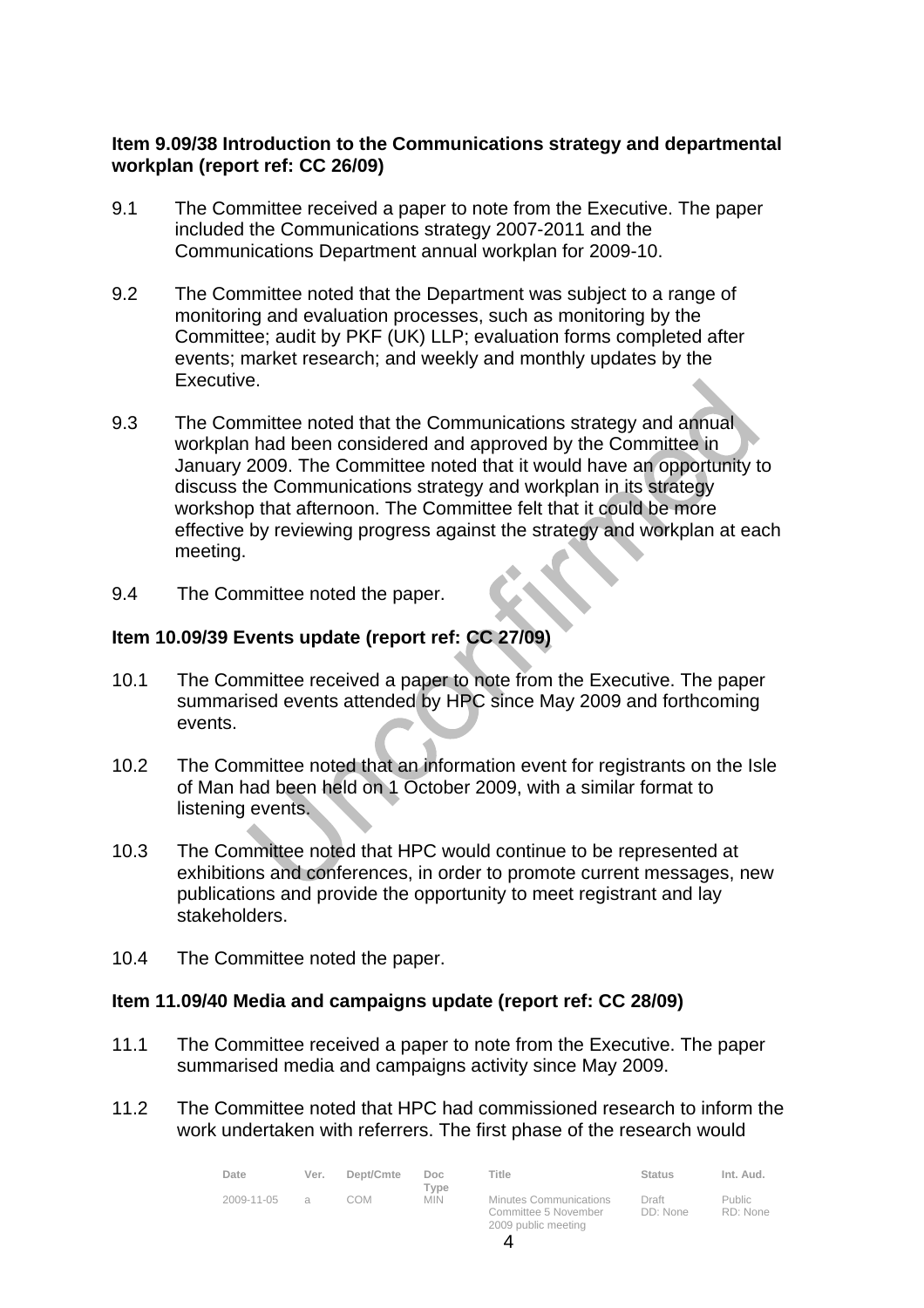identify referrers (for example, GPs and practice nurses) and to what extent patients were referred to NHS or private sector health professionals. The second phase of the research would test awareness of HPC among referrers, identify key messages and optimum ways to reach them. It was anticipated that the research would be used to inform the communications workplan for 2010-11.

- 11.3 The Committee noted that HPC had a good working relationship with professional journals and magazines and had secured publication of articles on a range of issues, including renewing registration and Continuing Professional Development (CPD).
- 11.4 The Committee noted the paper.

# **Item 12.09/41 Public affairs and stakeholder update (report ref: CC 29/09)**

- 12.1 The Committee received a paper to note from the Executive. The paper summarised public affairs and stakeholder activities since May 2009.
- 12.2 The Committee noted that HPC had been represented at the Conservative, Labour and Liberal Democrat party conferences, which had been held in September and October 2009. As a member of the 'Health Hotel' along with 45 other organisations, HPC had taken part in a number of activities including consultations with parliamentarians from the health teams of the three main parties and fringe meetings.
- 12.3 The Committee noted that HPC had also been represented at the Scottish National Party annual conference and would be represented at the Democratic Unionist Party annual conference on 21 November 2009. The Committee noted that HPC usually decided whether to attend party conferences based on a number of factors, including available resources, the size of the political party and whether a party was currently in power.
- 12.4 The Committee noted that the Council had considered its approach to engagement with the home countries in 2006 and 2009 and that, while HPC did not yet have offices in the home countries, there was ongoing engagement.
- 12.5 The Committee noted the paper.

# **Item 13.09/42 Web update (report ref: CC 30/09)**

- 13.1 The Committee received a paper to note from the Executive. The paper summarised website activities since May 2009.
- 13.2 The Committee noted that, in preparation for migration to a new internet service provider, a new web server had been developed to host HPC

| Date       | Ver.          | Dept/Cmte | Doc.<br>Tvpe | Title                                                                        | Status            | Int. Aud.                 |
|------------|---------------|-----------|--------------|------------------------------------------------------------------------------|-------------------|---------------------------|
| 2009-11-05 | $\mathcal{A}$ | COM       | <b>MIN</b>   | <b>Minutes Communications</b><br>Committee 5 November<br>2009 public meeting | Draft<br>DD: None | <b>Public</b><br>RD: None |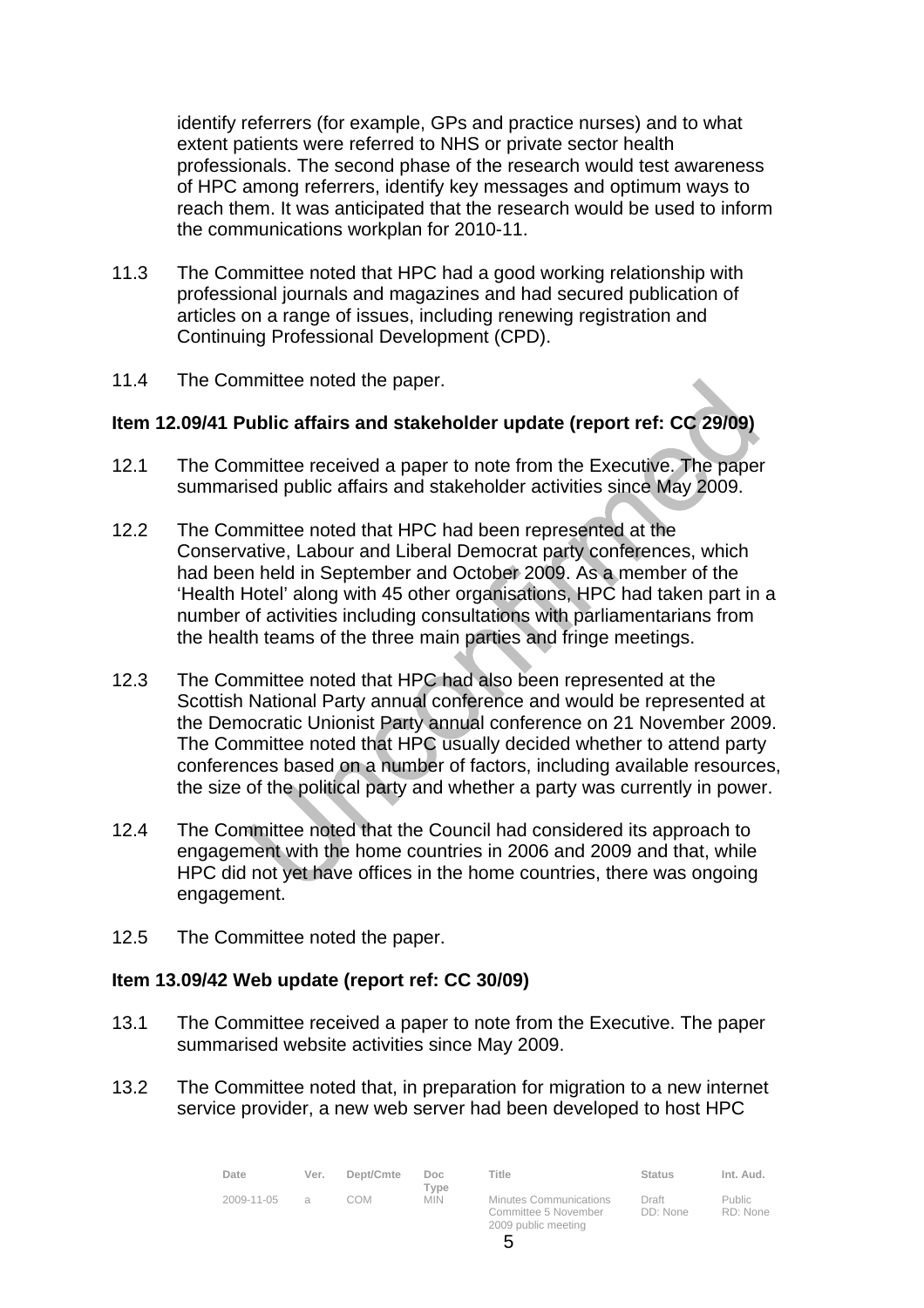websites. This work had included improving the infrastructure of the main site, giving more resilience and flexibility.

- 13.3 The Committee noted that in October 2009 a new area of the website for students had been launched, including information on applying for registration, guidance on conduct and ethics for students and a new audio-visual presentation along with handouts. The Committee noted that this provided a cost-effective way of communicating with students.
- 13.4 The Committee noted that the home page of the website would be revised to include audience-specific portals, which would ensure that the website was more accessible to all of HPC's audiences. It was anticipated that this would be completed by the end of the 2009-10 financial year.
- 13.5 The Committee noted the paper.

# **Item 14.09/43 Publications update (report ref: CC 31/09)**

- 14.1 The Committee received a paper to note from the Executive. The paper summarised publications activity since May 2009.
- 14.2 The Committee noted that recent and forthcoming publications included the standards of proficiency for practitioner psychologists (published in July 2009) and a review of the first CPD audits (to be published in November 2009).
- 14.3 The Committee noted that a new series of research reports on aspects of healthcare regulation had commenced, with the publication of two reports by professional liaison groups. The reports related to Continuing Fitness to Practise and a scoping report on existing research on complaints mechanisms.
- 14.4 The Committee noted the paper.

## **Item 15.09/44 New publication in development – Introduction to the HPC (report ref: CC 32/09)**

- 15.1 The Committee received a paper to note from the Executive.
- 15.2 The Committee noted that the Executive was developing a new publication which would provide an overview of the work of HPC. It was intended that the publication would enhance transparency about HPC and the importance of its work. It was also intended that the publication would provide more information than in the existing public information material.
- 15.3 The Committee noted the paper.

| Date       | Ver.     | Dept/Cmte | Doc.<br>Tvpe | Title                                                                        | <b>Status</b>     | Int. Aud.                 |
|------------|----------|-----------|--------------|------------------------------------------------------------------------------|-------------------|---------------------------|
| 2009-11-05 | $\alpha$ | COM       | <b>MIN</b>   | <b>Minutes Communications</b><br>Committee 5 November<br>2009 public meeting | Draft<br>DD: None | <b>Public</b><br>RD: None |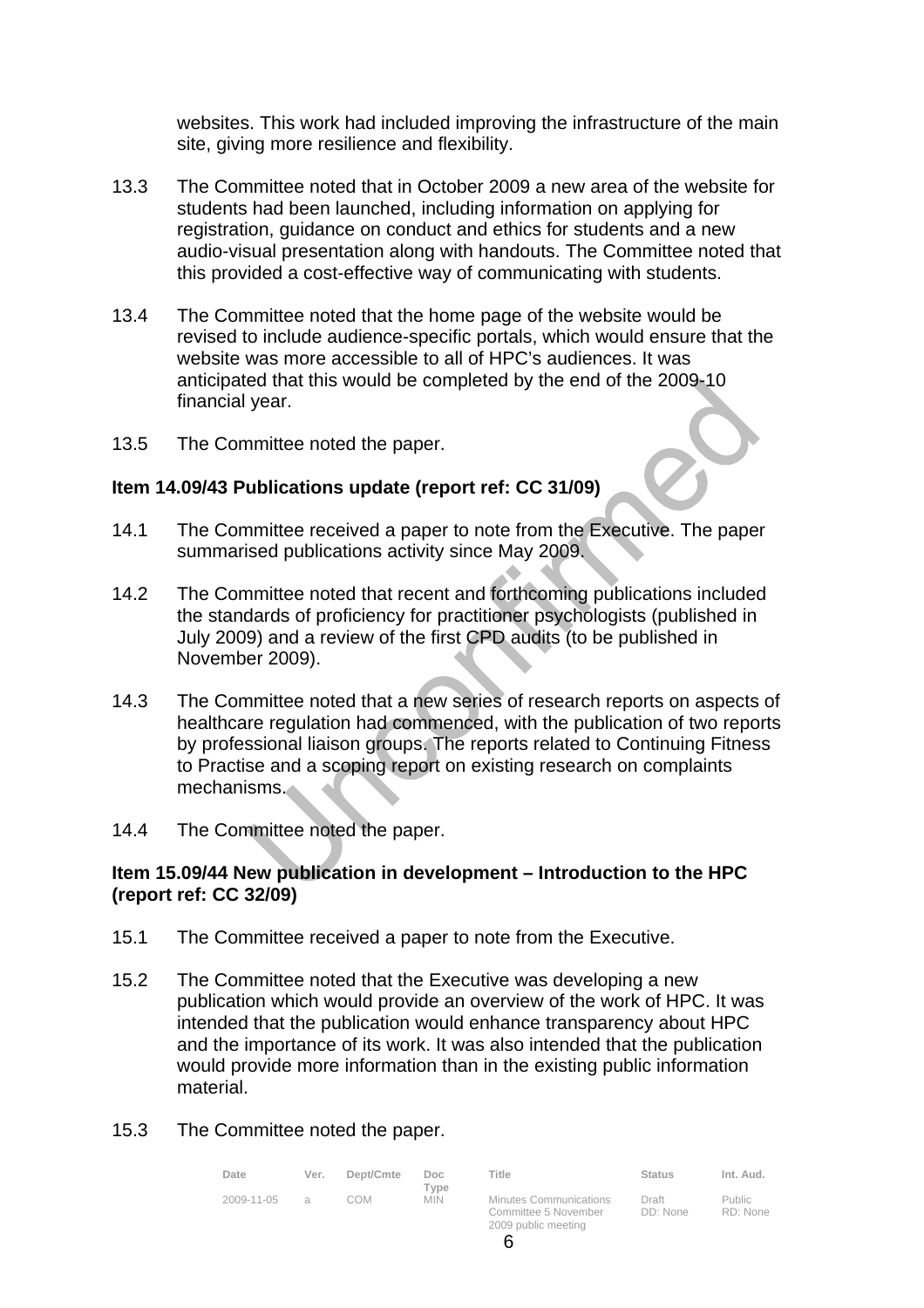# **Item 16.09/45 Communications for organisation-wide activities and projects (report ref: CC 33/09)**

- 16.1 The Committee received a paper to note from the Executive. The paper provided an update on communications support for a range of organisational activities and projects since May 2009.
- 16.2 The Committee noted the paper.

# **Item 17.09/46 Terms of reference and standing orders (report ref: CC 34/09)**

- 17.1 The Committee received a paper to note from the Executive.
- 17.2 The Committee agreed that the Executive should clarify the following points in its terms of reference:
	- 'review regularly the communications strategy in the light of ongoing developments' – the Committee requested information on whether it had the power to also 'update' the communications strategy as part of the review process; and
	- 'advise the Council on its priorities in relation to the Committees strategies' - the Committee requested information on whether this referred to its own strategy, or the strategies of all of HPC's committees.

# **Action: CB (by 18 February 2010)**

17.3 The Committee noted the paper.

# **Item 18.09/47 Dates of Committee meetings 2010-11 (report ref: CC 35/09)**

- 18.1 The Committee received a paper to note from the Executive.
- 18.2 The Committee noted the dates of its meetings in 2010-11. The dates are listed at paragraph 20.2

#### **Item 19.09/48 Any other business**

19.1 There was no other business.

#### **Item 20.09/49 Date and time of next meeting**

- 20.1 The next meeting of the Committee would be held at 11.00 am on Thursday 18 February 2010.
- 20.2 Subsequent meetings would be held at 11.00 am on:

| Date       | Ver.          | Dept/Cmte | Doc.               | Title                                                 | <b>Status</b>     | Int. Aud.          |
|------------|---------------|-----------|--------------------|-------------------------------------------------------|-------------------|--------------------|
| 2009-11-05 | $\mathcal{A}$ | COM       | Tvpe<br><b>MIN</b> | <b>Minutes Communications</b><br>Committee 5 November | Draft<br>DD: None | Public<br>RD: None |